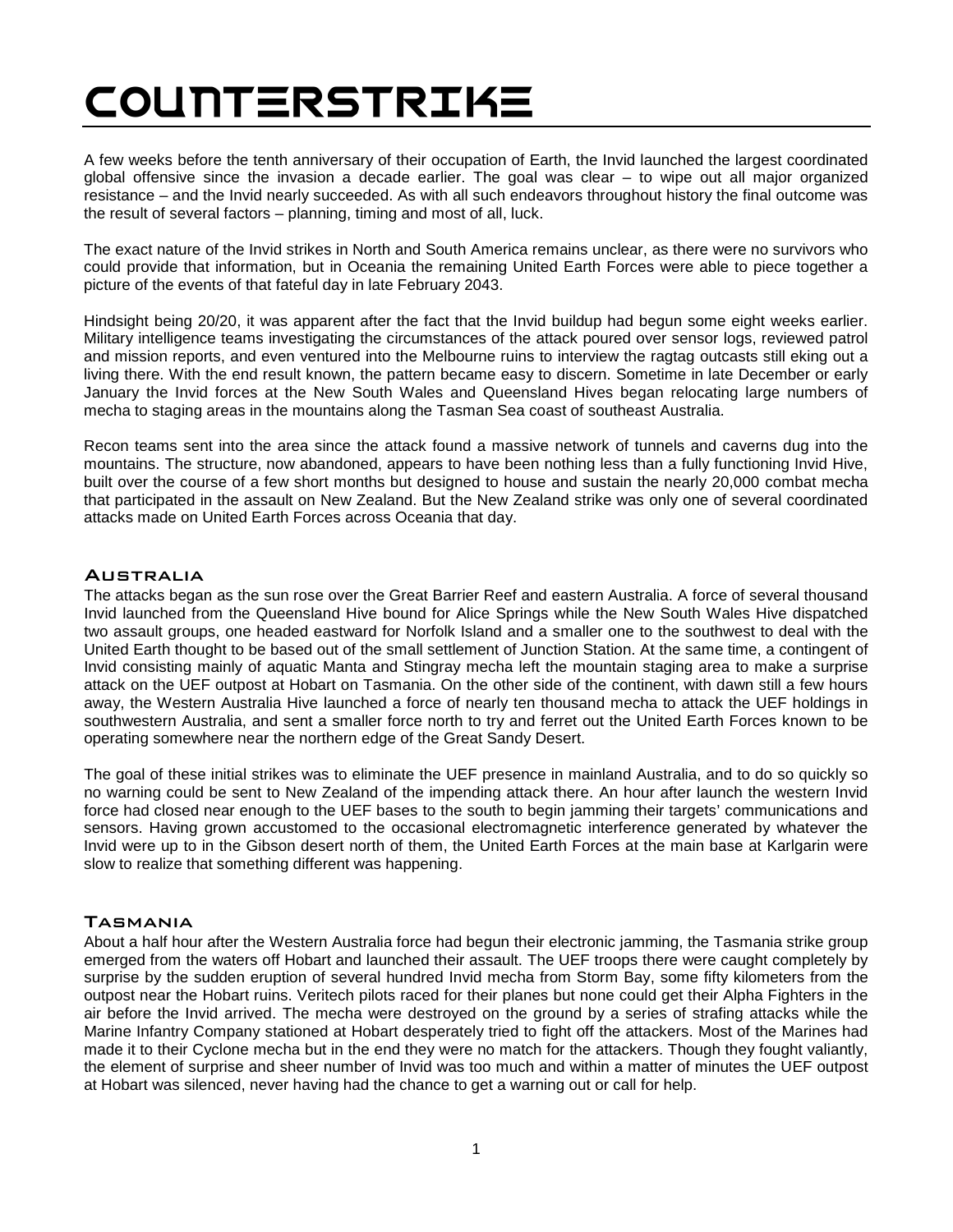# Valhalla Base, South Australia

While the Hobart outpost was being destroyed, the Invid forces back in Australia encountered their first setback. The swarm of several hundred Invid dispatched from the New South Wales Hive to Junction Station was detected by United Earth Forces at the newly established Valhalla Base. Set up in the ruins of the second Grand Cannon planetary defense site, Valhalla was too recent for the Invid to be aware of its existence and Lt. Col. Robert "Deadman" Graves, whose 54<sup>th</sup> Marine Veritech Battalion was stationed at Valhalla, sent out forces to intercept the Invid. Two Veritech Alpha Fighter squadrons, backed up by a Heavy Silverback Veritech mechanized squadron and one of the base's MTA Titan Ground-Based Mobile Units (GMU), ambushed the Invid while they were headed for Junction Station. A series of long, medium and short range missile barrages from the Marine forces resulted in heavy losses for the Invid force before they'd had a chance to react. Their attack swarm disrupted, the remaining Invid mecha were disorganized and easily dealt with by the Alpha Fighters.

As the Marines returned to base, the United Earth Forces at Valhalla discovered that they were unable to make contact with the UEF bases at Alice Springs, Karlgarin or Hobart. One of the returning Veritech Fighter squadrons was dispatched to Tasmania, the site of the closest outpost, to investigate.

#### **AUSTRALIA**

Two hours after launching from their hives, the remaining Invid strike forces dispatched across continental Australia reached their targets and began their attacks. The Western Australia forces descended on the main UEF base at Karlgarin as well as the outpost at the settlement of Crossroads and the docks at Safe Harbor. To the north another force began electronic jamming and random bombardment of a wide area. The hidden New Dundee Base went silent in the hope of evading detection by the probing force; and in central Australia the Invid swarm from the Queensland Hive began its devastating attack on the nomad settlement at Alice Springs and the UEF outpost there. With the known UEF bases of operation in Australia under siege the main Invid force destined for New Zealand began launching from their hidden hive in the mountains of the Great Dividing Range.

#### Alice Springs

During the Second Robotech War the settlement at Alice Springs had been home to a significant United Earth Forces communications and signals intelligence facility. That made Alice Springs a major target and both the settlement and facility were destroyed near the end of the war. The area was resettled after the war by a group of nomads that travelled the old rail lines, scavenging and trading with the handful of settlements along the way. When the United Earth Forces began reestablishing themselves after the Invid Invasion, the rail route that ran south from Alice Springs to Junction Station and then west almost to the Perth ruins became the main supply line connecting the UEF-controlled territories in southwest Australia (and by extension New Zealand) to New Dundee Base in northern Australia. An outpost was established at Alice Springs that served to handle the overland transport of rail goods from Alice to New Dundee. The outpost also became a communications center, helping to link remote UEF bases, as well as a staging area for reconnaissance and counterintelligence missions against the Invid and against human enemies of the UEF.

When the Invid strike force hit Alice Springs there were two full Marine Cyclone Companies as well as Military Intelligence, Reconnaissance, Combat Engineering and Civil Defense platoons stationed there. All told there were nearly five hundred UEF Marines stationed at Alice Springs, and half again as many civilians living there. The Invid strike force, by comparison, numbered over two thousand enemy mecha. The enemy came out of the morning sun, a black cloud that for a short time cast a twilight pall over Alice Springs. The outpost's anti-aircraft guns and mobile missile batteries opened fire as soon as the enemy was in range, but despite hundreds of direct hits they had barely made a dent in the Invid ranks before the alien mecha descended on the outpost and its defenders.

The outpost defenses were swept aside and the base itself was completely destroyed in less than five minutes. As the brave UEF defenders struggled to hold on, the enemy spiraled out, leveling the nearby settlement and scattering the populace. Barely ten minutes after the attack had begun the UEF ranks had broken, with two thirds of their number dead or dying. Among those that remained a handful tried to rally the troops with limited success. By sheer weight of numbers the Invid overwhelmed the UEF troops. The few that survived had fled into the surrounding desert with Invid squads in pursuit.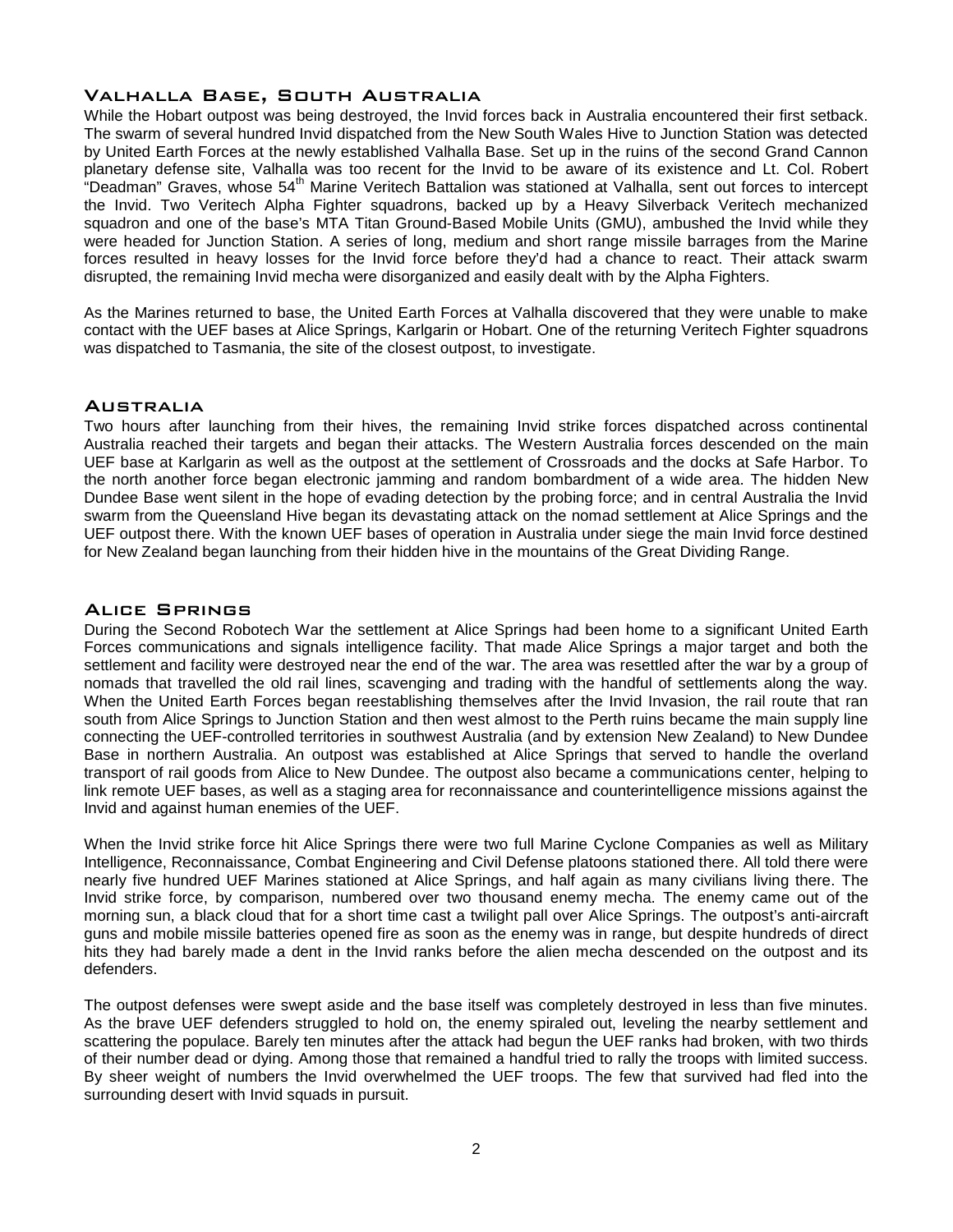# New Dundee Base, Northern Australia

New Dundee Base was established early in the Invid Occupation, near the ruins of the old Fort Gibson Earth Defense Force Base. Fort Gibson had been destroyed during the Second Robotech War, but its underground secondary mecha hangar, located some three kilometers from the base itself, had survived the war intact. UEF soldiers established a base of operations there, naming it after their former home of Dundee Base – once the main United Earth Force base in northern Australia and destroyed at the end of the Second Robotech War.

A patrol group out of New Dundee had spotted the incoming Invid strike force from the Western Australia Hive and sent word to the base. Once the size of the strike force had been ascertained (comparable to the one that was attacking Alice Springs that very moment) the base commander, Lt. Commander Lee Travers, ordered all nearby patrols to return to base. There was no way the base could defend against that large an attack force so all they could hope to do was go dark and pray the base not detected. Any action against the incoming Invid would only serve to reveal their location, so the United Earth Forces at New Dundee pulled in tight and went silent.

The Invid knew that the UEF had a base of operations somewhere near the edge of the Great Sandy Desert, but not exactly where. The strike force split up and began a concerted search effort, backed up with random strafing and bombardment of any suspicious areas. The ruins of Fort Gibson became a primary target and some of the bombardment struck New Dundee and its hidden defenses, but the hangar had been buried deep and withstood the indirect hits without giving in. After thirty minutes of devastating fire the Invid moved on to another target and, when it was clear they were gone, the UEF troops at New Dundee started to dig themselves out.

# Southwestern Australia

Crossroads was a small settlement that only existed by virtue of being at the western terminus of the still functioning rail line used by the nomad scavenger-traders based out of Alice Springs. When the rail route became the primary overland supply route for the United Earth Forces operating in Australia they reinforced the rail terminus at Crossroads with a Mechanized Infantry Company and a handful of anti-aircraft defenses. The Marine Company was responsible for securing the rail terminus as well as patrolling the region around Crossroads. The contingent of Invid that broke away from the massive Western Australia strike force to deal with the UEF at Crossroads was a "mere" six hundred mecha. While this was a small number compared to the size of some of the other Invid strike forces it was still sufficient to annihilate the UEF at Crossroads. Within ten minutes of the onset of the attack the outpost defenses had been wiped out; five minutes later the last of the Marine defenders had been killed, incapacitated, or had fled; and five minutes after that the entire settlement, including the rail terminus and the nomad train that had arrived a few days earlier on a supply run, had been destroyed. The Invid forces had lost only ten percent of their mecha and proceeded on to Karlgarin to assist in the attack there.

Down on the coast, Safe Harbor was a relatively new outpost. It had been established as an offshoot of the base at Karlgarin to facilitate the overseas transport of supplies and personnel to recently liberated New Zealand. Though supply efforts had been greatly facilitated by the arrival of several Horizon-T transport shuttles from offworld in recent months, the sea link between mainland Australia and New Zealand was still vital, making Safe Harbor a strategically important site. A full Marine Infantry Battalion was stationed at Safe Harbor along with antiaircraft defenses; and at the time of the Invid attack one of the MTA-Titan Forward Supply Ground-based Mobile Units (GMU) was also there. The GMUs were mobile fortresses, with their own command and defense capabilities as well as prodigious cargo capacity. The Forward Supply GMUs were designated as support vehicles, sent to the battlefront as mobile logistics centers that carried supplies, ordnance, and repair facilities for the front line combat forces. The Invid detailed a force of well over two thousand mecha from the Western Australia assault group to handle Safe Harbor. This turned out to be overkill, as the Invid attack force was able to destroy the defenses, the outpost itself, the dock facilities and the mighty GMU and kill or scatter almost all the Marine defenders in under fifteen minutes while losing fewer than a hundred of their own mecha. Done with their task at Safe Harbor the Invid turned towards the target at Karlgarin, where the UEF defenders there were fighting a desperate battle to survive.

Castle Karlgarin was the main UEF base on mainland Australia, though that role was slowly being taken over by the newly established Valhalla Base. Castle Karlgarin was a fortress near the village of Karlgarin that had been established by a small mercenary army a few years into the Invid Occupation. The UEF resistance group in Australia took out the mercenary leadership and absorbed the rest of the troops into the resistance. When New Zealand was liberated and UEF reinforcements arrived from off-world, the facilities and defenses at Castle Karlgarin were improved greatly over the medieval-like fortress that the mercenaries had constructed.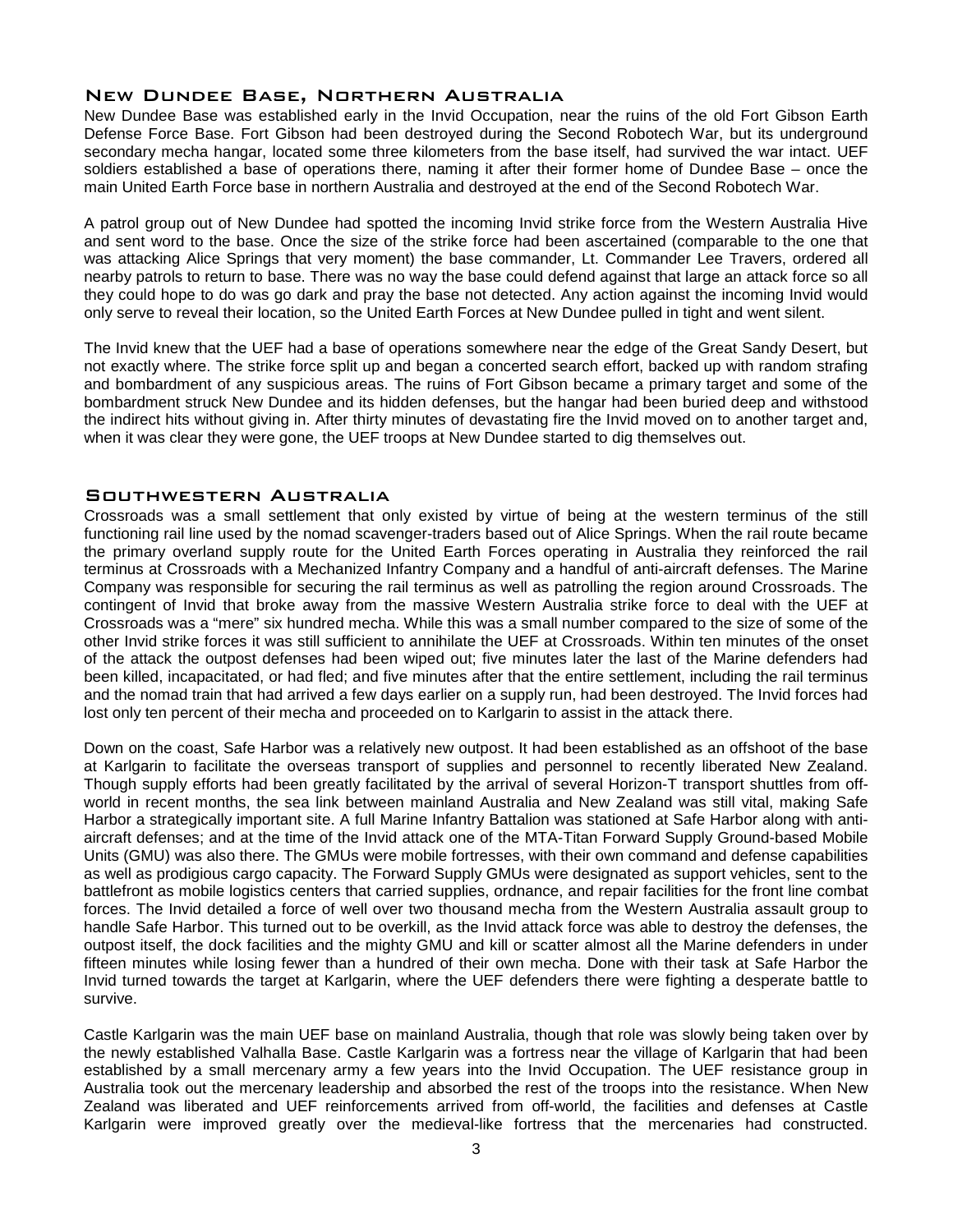Unfortunately even the presence of a pair of GMUs on site was not enough to prevent Karlgarin from falling to the Invid onslaught. Two thirds of the force that departed the Western Australia Hive, approximately six thousand Invid mecha, laid siege to Castle Karlgarin. In a little over ten minutes the fortification had been levelled; and within five minutes of the fall of the base the last of the Marine defenders and the two GMUs had been wiped out. A few small groups of Marines had fled during the battle, but found themselves running straight into the Invid groups that had just dispatched with nearby Crossroads and Safe Harbor. The UEF Marines defending Karlgarin stood no chance. Only a handful of UEF troops remained alive in southwestern Australia after the assault, the groups of Marines that had been on patrols or missions, and therefore away from the stations when the attacks occurred, and those that had fled the battles when their ranks were broken and were now wandering aimlessly in the wilderness as Invid patrols sought them out.

## Hobart, Tasmania

An hour after the UEF outpost on Tasmania had been wiped out, the 5<sup>th</sup> Marine Veritech Fighter Squadron out of Valhalla arrived to investigate why Hobart was out of contact. A detachment of Invid from the force that had wiped out Hobart had remained behind and now moved to intercept the Veritechs. After a furious air battle the Alpha Fighters emerged victorious, but had taken heavy damage and were forced to return to Valhalla Base.

#### Great Dividing Range, near the Melbourne Ruins

Wave after wave of Invid had been launching from the hidden hive for nearly half an hour when the 21<sup>st</sup> Combined Veritech Squadron arrived on the scene. The 21<sup>st</sup>, also known as the "Blackjacks", had been in the area for a few days investigating the disappearance of three separate reconnaissance teams over the preceding weeks. Ascending into the mountains from the inland side of the range they had been shielded from detection by the Invid, but had likewise been prevented from spotting the massive waves of enemy mecha now bound for New Zealand.

It was only on cresting the mountain range that the Blackjacks noticed anything amiss. Some of the last groups of Invid mecha to launch detected the intruders and one of the attack groups broke away from the swarm to deal with the 21<sup>st</sup>. The Blackjacks were a mixed mecha squadron, made up of a flight of Veritech Alpha Fighters, two platoons of Veritech Hovertanks and a platoon of Veritech Silverbacks and, though outnumbered by the Invid almost two-to-one, the Blackjacks had the advantage in overall firepower and in skill; the squadron was made up of a mix of veteran pilots from the Second Robotech War and the Invid Space War.

The 21<sup>st</sup> emerged from the battle victorious with only two of the mecha having sustained any major damage, both Alpha Fighters including the one piloted by Blackjacks commanding officer Maj. Yossef "Bullseye" von Varenburg. It was after the battle that the  $21<sup>st</sup>$  was able to spot the departing Invid assault force. None of their mecha's instruments could get an accurate count of the enemy, so large was the swarm that it overwhelmed their instrumentation. Its intention was crystal clear however; this force was enough to completely wipe out the UEF presence on New Zealand. Out of radio range for Valhalla, the closest UEF outpost to the 21<sup>st</sup>'s current position was Hobart, but it was not responding. Maj. von Varenburg dispatched the two remaining Alpha Fighters in the squadron to Hobart to determine why no one was answering their call.

# Lord Howe Island, Tasman Sea

Three hours after departure, the Invid force from the New South Wales Hive sent to attack the UEF base on Norfolk Island passed within 150 km of Lord Howe Island, a small island in the Tasman Sea between Australia and New Zealand. A secret UEF observation outpost on the island spotted the attack force and radioed a warning to the Norfolk Island Air Base. Norfolk in turn contacted New Zealand, which dispatched two Veritech Fighter squadrons to join the squadron already stationed there to defend the island.

# Hobart, Tasmania

The two Veritech Fighters from the 21<sup>st</sup> Squadron sent to investigate the lack of communication with Hobart saw the destroyed outpost, littered with the still smoldering wrecks of UEF and Invid mecha. Out of radio range with the rest of the squadron the senior pilot, Capt. Richard Daniels made the decision to head for New Zealand as fast as possible to radio them and warn of the approaching Invid force. He and his wingman Sgt. Eddie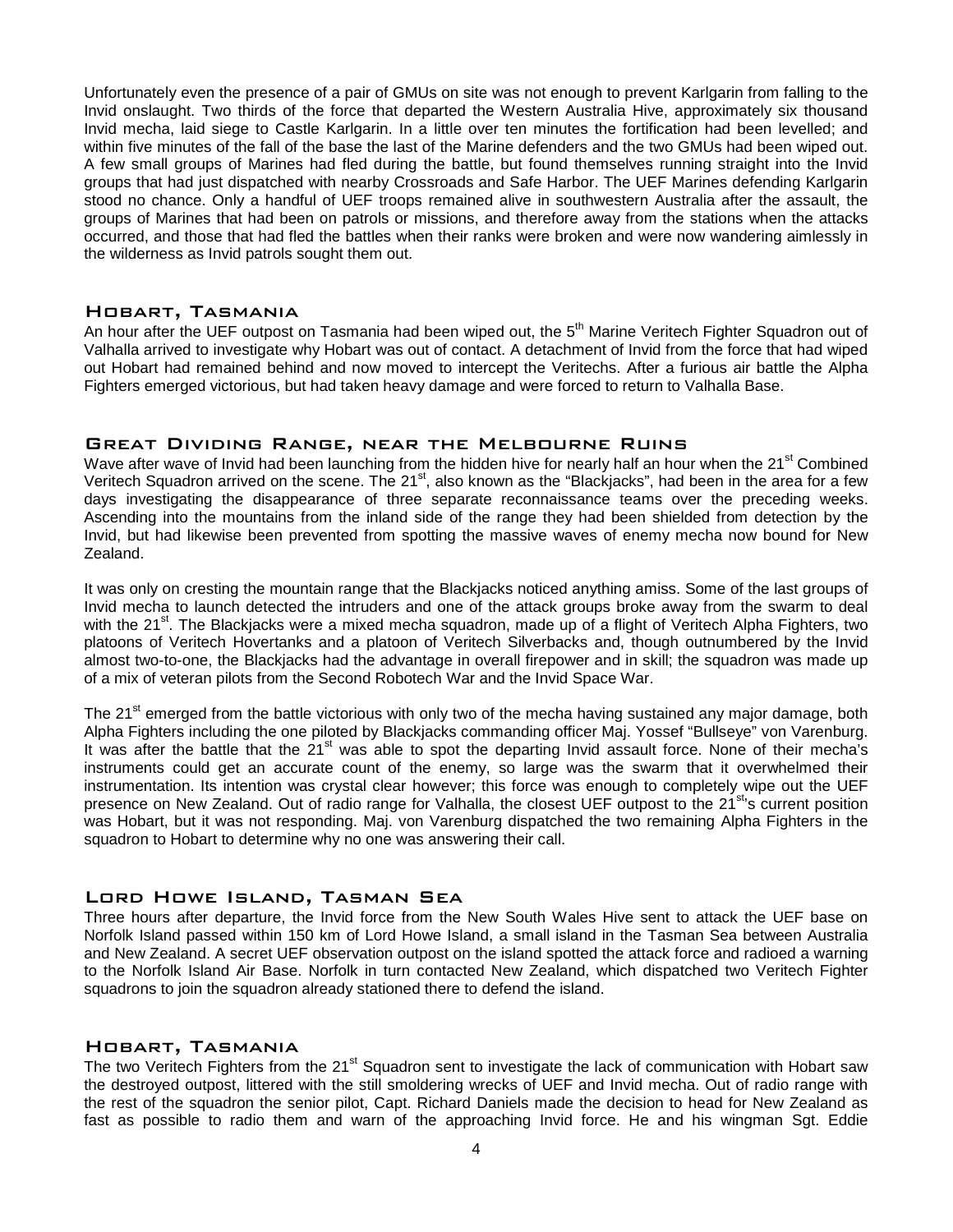"Hollywood" Henderson climbed to high altitude to allow for maximum speed and blasted towards New Zealand at over twice the speed of sound.

# Tasman Sea, between Tasmania and New Zealand

Twenty minutes and nearly one thousand kilometers later the two Veritech Fighters were close enough to make contact with the UEF outpost at Invercargill, on New Zealand's south island. Within minutes Capt. Daniels was connected through to Division Headquarters in Christchurch to deliver the warning of the approaching Invid attack force. Daniels and Henderson were ordered to continue on approach to New Zealand and to land at Invercargill and prepare to aid in defending the outpost there. Their warning would prove to be one of the deciding factors in the events of that day, as it gave New Zealand time to prepare for the oncoming storm.

# Norfolk Island Air Station

With word of the impending attack on New Zealand, the order came down from Division Command – Norfolk Island was to be evacuated as New Zealand could no longer afford the resources to defend the island. The military personnel and small civilian populace on the island were loaded onto Horizon-T transports for evacuation to New Zealand. The Veritech Fighter squadrons would remain on station to provide cover for the evacuation.

# New Zealand

Already in a heightened state of readiness because of the Invid force headed for Norfolk Island, the United Earth Forces on New Zealand went to full alert. All available forces were mobilized and the aircraft of the  $352<sup>nd</sup>$  Air Reconnaissance Squadron launched to get a clearer picture of what was approaching New Zealand. At the same time all fighter aircraft and Veritech Fighter squadrons at Christchurch were scrambled. The three Marine Fighter Squadrons of the 777<sup>th</sup> Tactical Fighter Group would provide Combat Air Patrol around the Division Headquarters and Aerospace Station at Christchurch while all available Veritech Fighter Squadrons would be loaded with maximum ordnance and sent out in three waves to engage the Invid force while it was still over the Tasman Sea.

# Strike Group One, Tasman Sea

The first wave of Veritech Fighters to engage the Invid Main Force, designated Strike Group One, consisted of the 196<sup>th</sup>, the 314<sup>th</sup> and the 322<sup>nd</sup> Marine Heavy Veritech Fighter Squadrons and the 112<sup>th</sup> and 223<sup>rd</sup> Marine Veritech Fighter Attack Squadrons. The Attack Squadrons were made up of Alpha Fighters while the Heavy Squadrons were Alpha/Beta Fighter tandem Veritechs in TREAD (TRans-EArth Deployment) mode.

As they approached the enemy force the instrumentation on the Veritech Fighters became useless. Even if the Invid had not been engaging in active jamming, the combat computers on the fighters would have been overwhelmed by the sheer number of enemy mecha approaching. Strike Group One's combat systems were being linked back to the Electronic Warfare aircraft of the 352<sup>nd</sup> several hundred kilometers behind them, but even the advanced computer systems on board those planes was not up to the task. In a desperate gamble the communications teams back in New Zealand adapted the Signals Intelligence Systems at the Waihopai Base in order to provide enough computational muscle to process the sensor readings coming back the Strike Group.

To the pilots of Strike Group One, what was on their fighter's gun cameras was a sight they had never beheld. What at first looked like a strange, dark cloud soon resolved into an undulating wave. Individual enemy mecha were indiscernible in the miasma before them, a giant grey-blue wedge in the sky nearly a kilometer across, over two hundred meters tall and stretching back over half a kilometer. Though the fighters stayed outside of the theoretical maximum range of the Invid weaponry, this did not stop the aliens from trying. A stream of energy blasts emerged from the advancing mass, nearly blinding the pilots. Gathering themselves the fighters loosed their missiles in a string of barrages, until all their launchers were empty. Individual impacts could not be made out, just a wave of explosions cascading across the surface of the enemy cloud.

Strike Group One did not remain to see what effect their attack had; as one the fighters turned about and headed back to base at top speed. They had to reload and get back out as quickly as possible to get in as many strikes as they could before the Invid wave reached New Zealand.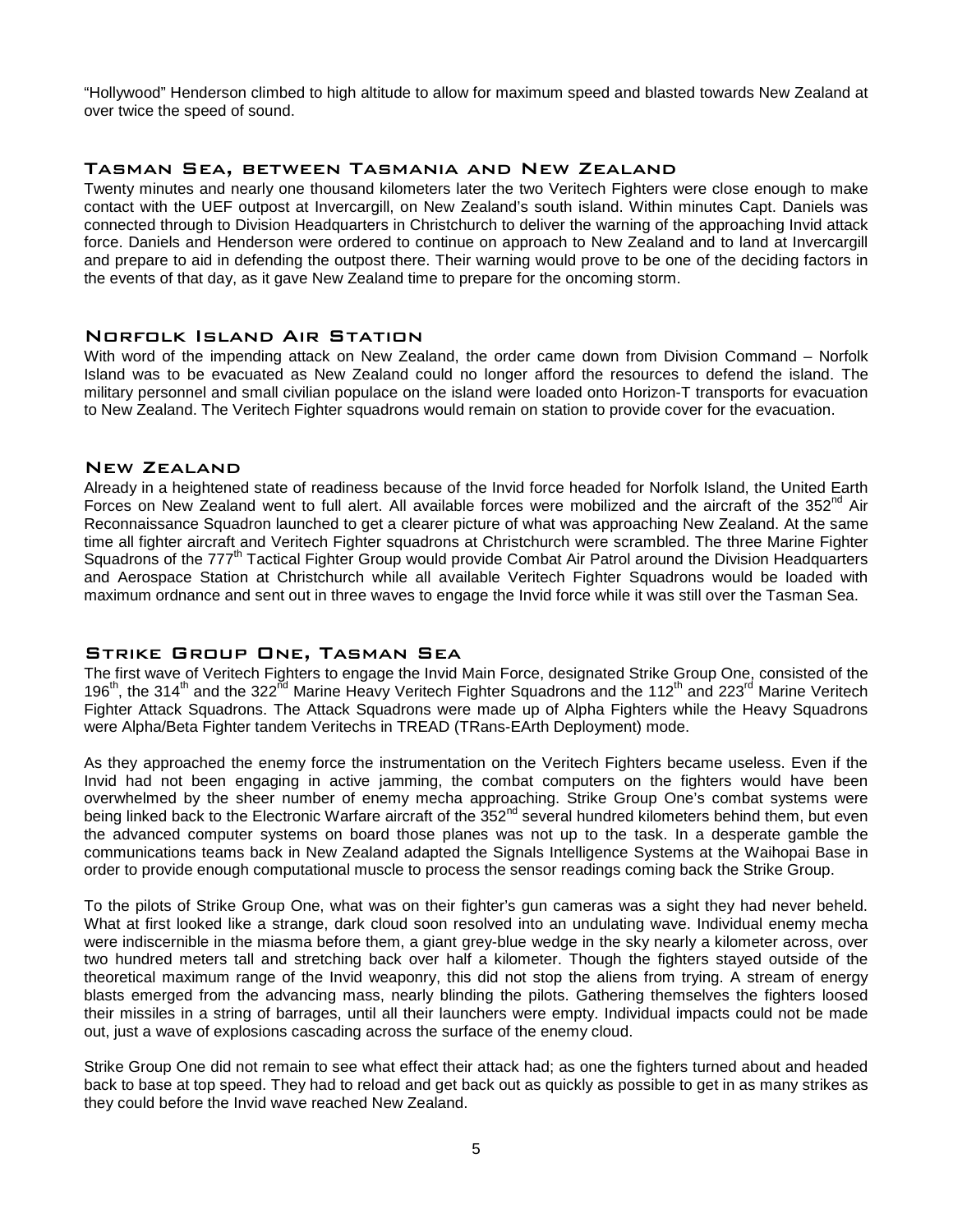# Strike Group Two, Tasman Sea

Strike Group Two had taken off from Christchurch five minutes after Strike Group One. They had the advantage of that extra time to grow accustomed to the nature of the enemy force, having listened in on Strike Group One's attack. The returning Strike Group One passed Strike Group Two mere minutes after turning back, wishing them luck as they headed for base. Like Strike Group One this group also consisted of three Heavy Squadrons (the  $242^{nd}$ , 312<sup>th</sup>, and 542<sup>nd</sup>) and two Attack Squadrons (the 122<sup>nd</sup> and 224<sup>th</sup>), and like Strike Group One they also came under blistering fire from the enemy force. In an echo of what had occurred a few minutes earlier, Strike Group Two unleashed their missile payloads, turning back as soon as their launchers were depleted. The Invid Main Force continued towards New Zealand at a steady pace, the massive explosions tearing across its forward flank little more than an annoyance.

# Strike Group Three, Tasman Sea

Five minutes behind Strike Group Two was the third and final group of fighters. Smaller than the other two, Strike Group Three was made up of the 115<sup>th</sup>, 211<sup>th</sup>, 214<sup>th</sup> and 231<sup>st</sup> Marine Veritech Fighter Attack Squadrons. Nevertheless, like their predecessors Strike Group Three faced the enfilade of enemy fire and loosed their missiles before turning back to base to reload for another sortie.

The Invid Main Force was now less than nine hundred kilometers from the coast of New Zealand and closing at a steady pace slightly less than five hundred kilometers an hour.

# Christchurch Aerospace Station, New Zealand

Forty-five minutes after their missile attack, Strike Group One landed at the main UEF airbase outside Christchurch. The pilots took a moment to stretch in their seats as support teams raced to reload the Veritechs' launchers. With a full load of ordnance the group took off, streaking back towards the enemy just as Strike Group Two was coming in for their reload. And so it went again, with Strike Group Two taking off as Strike Group Three arrived for their reload before heading out again five minutes later with a full weapons load.

# Valhalla Base, South Australia

While the strike groups were rearming at Christchurch, the damaged Veritech Fighter squadron out of Valhalla that had defeated the Invid force at Hobart landed back at base. Needing more information to discern what was going on, Lt. Col. Graves sent out his remaining fighter group, the 6<sup>th</sup> Marine Veritech Fighter Tactical Squadron, out to try and find out.

# Norfolk Island

The Horizon-T shuttles carrying the evacuees lifted off from Norfolk Island as the Invid swarm from the New South Wales Hive closed in. The 517<sup>th</sup> Veritech Fighter Squadron, joined by the 121<sup>st</sup> and 231<sup>st</sup> from out of New Zealand, moved to engage the Invid with missiles to buy the Horizons time. As soon as the shuttles were clear the Veritechs in turn broke off their attack and made for New Zealand. With Norfolk Island written off the three squadrons' new job would be to help defend the Marine outpost and fuel production facilities at Whangarei on New Zealand's North Island.

# Strike Group One, Tasman Sea

It took Strike Group One half the time to close to the Invid Main Force as it had during the first sortie. The Air Reconnaissance planes were still in the skies over New Zealand relaying tactical information on the approaching Invid horde, and they guided Strike Group One in on its attack. To the naked eye the previous sorties had had no perceptible effect on the enemy, the pilots of Strike Group One had to take the word of the sensor operators in the Reconnaissance Squadron and on the ground that damage had indeed been inflicted. Ready for the enemy response this time, Strike Group One braved the oncoming storm of fire and deployed their missile loads before once again turning about and returning to base to rearm for another sortie.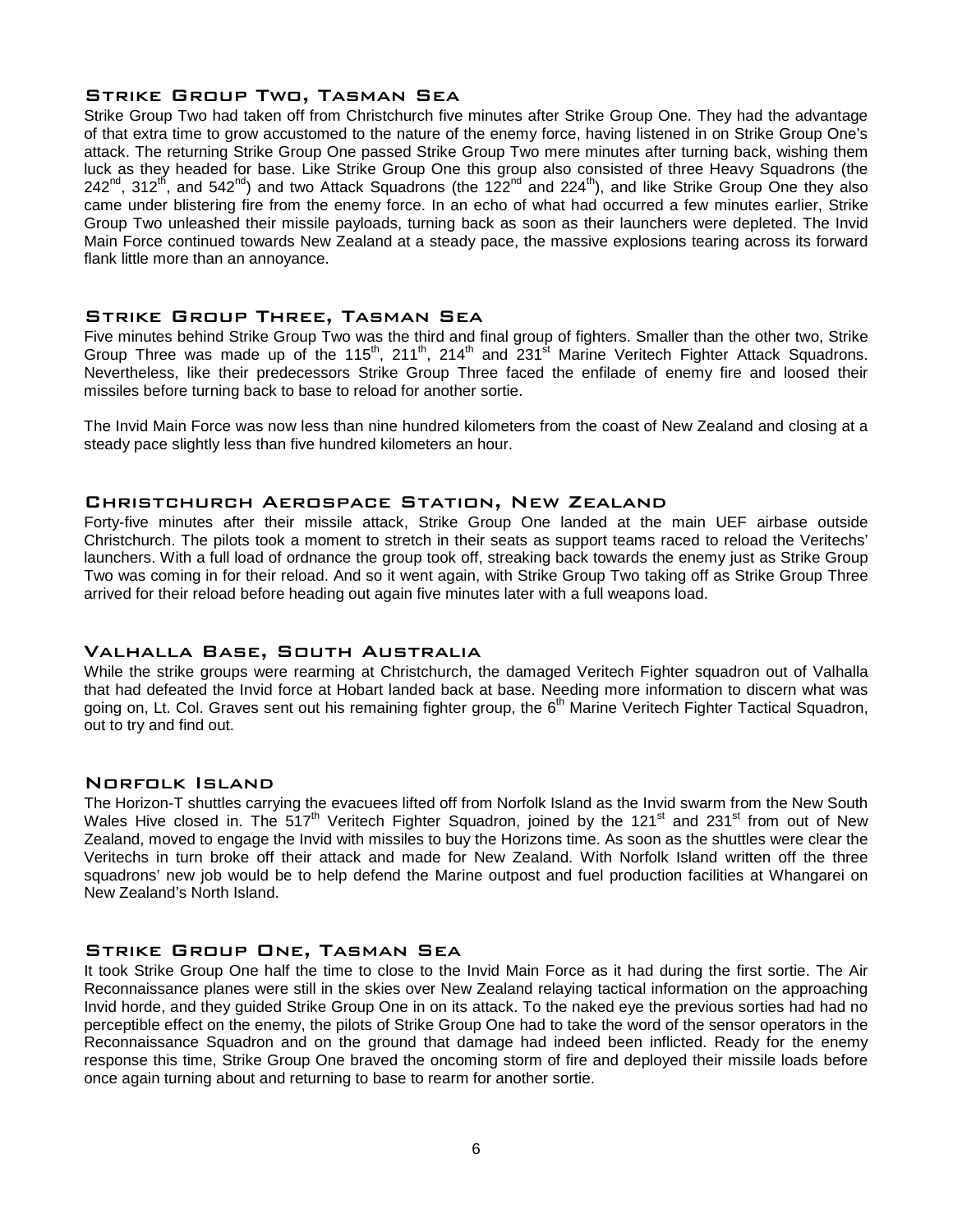# Strike Groups Two and Three, Tasman Sea

As the enemy continued to close on New Zealand, the gap between the Strike Groups had dropped to four minutes. Strike Group Two deployed its ordnance and swung around as Strike Group Three closed in. By the time the third group of fighters had completed its second sortie and was heading for shore the Invid were three hundred and fifty kilometers from New Zealand.

# Mount Buller, Southeast Australia

It had taken the 21<sup>st</sup> Squadron nearly three hours to fall back from the site of their battle with the Invid and emerge in a valley in the foothills of the Great Dividing Range. Clear of the mountains the Blackjacks chief communications specialist, Sgt. Gabriel "DJ" McManus, was finally able to raise Valhalla Base and report what they had seen. Lt. Col. Graves immediately ordered the in-flight 6<sup>th</sup> Marine Veritech Squadron to head for New Zealand at top speed.

# Christchurch Aerospace Station, New Zealand

Strike Group One was back on the tarmac at Christchurch twenty-five minutes after deploying their ordnance. Within minutes the ground crews had reloaded the Veritechs. Strike Group Two was already on the ground when Strike Group One took off again, and Strike Group Three was only a minute out. In less than fifteen minutes all three waves of fighters had been rearmed and were in the air again. The enemy force was now less than one hundred and fifty kilometers from the New Zealand coast.

# Tasman Sea, near New Zealand

The time to intercept the Invid Main Force had dropped to twelve minutes for Strike Group One. Once again the Veritech Fighters danced amongst the glittering rain of particle weapons fire from the enemy to position themselves to fire missiles. The dull thud that reverberated through the cockpit when the Hammerhead shortrange missiles ignited in the launch tubes had become a familiar sound to the pilots. Their ordnance depleted yet again, Strike Group One pulled hard gee turns and raced back to Christchurch, desperate to squeeze in a fourth and God-willing even a fifth sortie before the Invid reached their targets. Hot on the heels of Strike Group One came the other two waves of Veritech Fighters, repeating their engagement with the Invid for a third time before heading back to base for more missiles.

# Christchurch Aerospace Station, New Zealand

Strike Group Three had barely finished launching her missiles and turned back when Strike Group One alit on the runway at Christchurch. Support teams had the missiles stacked on the tarmac now, ready for a fast turnaround. Strike Group One was back in the air before Strike Group Two had a chance to land, headed out as the enemy bore down on the islands.

# Tasman Sea Coast, New Zealand

Mobile missile batteries and anti-aircraft railgun emplacements along the Tasman Sea coast locked onto the approaching Invid horde and opened fire. Sparkling explosions danced across the dark grey-blue cloud that was all the gunners could make out of their target. Hits were scored, but the Invid ignored the defenders and continued on. Further inland the MTA Titan GMUs stationed at Christchurch and Waihopai began firing their long-range missiles at the Invid and crews scrambled to reload the launchers after each volley, a job not normally performed in the field, desperate to get as many shots from the weapons as possible.

# Southern Alps, New Zealand

The enemy was approaching the mountains of the Southern Alps when Strike Group One closed with the wall of Invid for the fourth time. One group of Invid, perhaps as many as three thousand enemy mecha, had already broken away from the horde and was headed towards the North Island. To the pilots it still looked as though the multiple sorties had had no effect on the approaching wave despite assurances that nearly two thousand enemy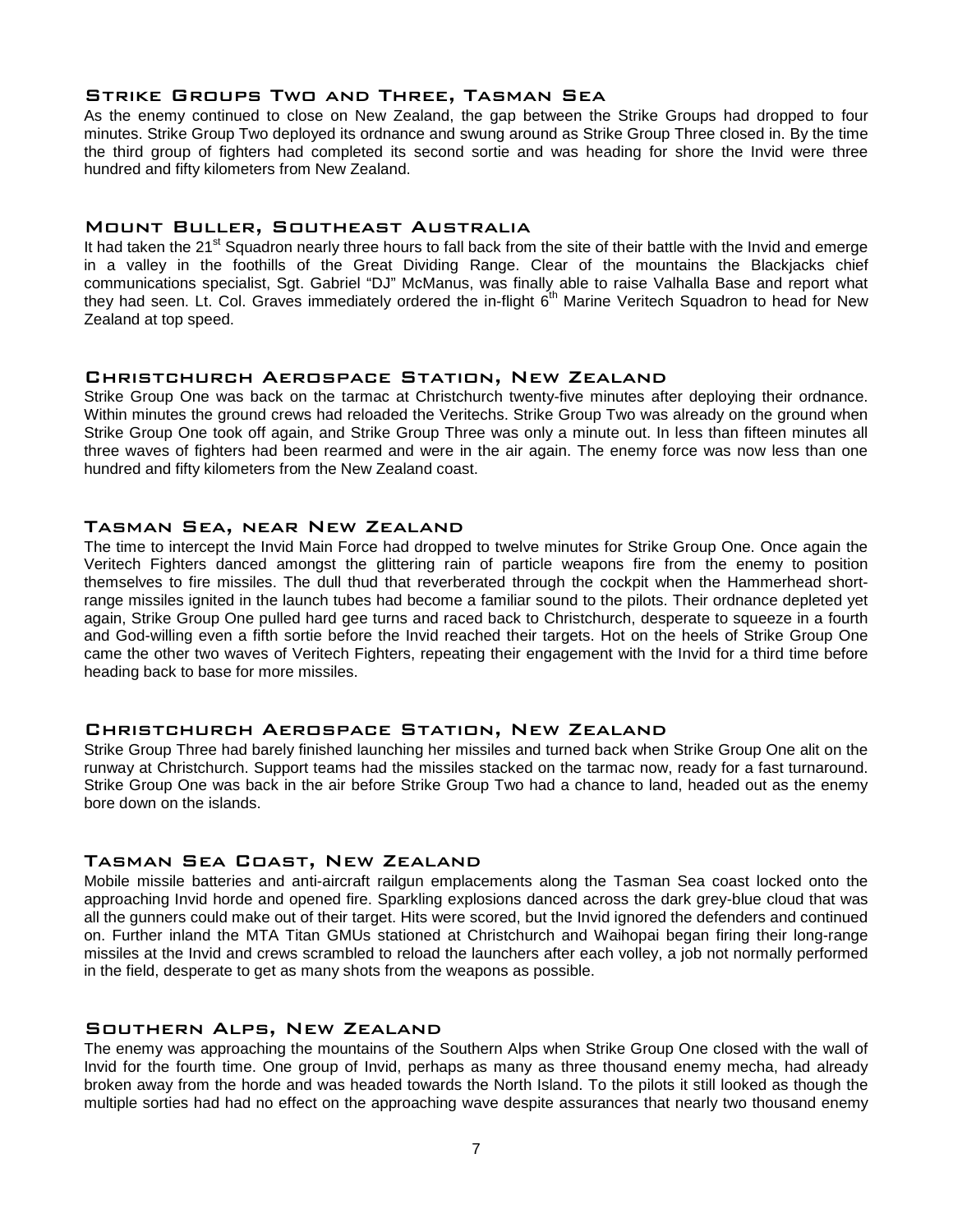mecha had been downed over the Tasman Sea. Strike Force One diligently unleashed their arsenal before straining the mecha to the breaking point to come about and race home in the hopes of getting one more sortie in.

Less than three minutes later Strike Group Two closed with the Invid Main Force. A second group of three thousand enemy mecha had broken away and turned south, its target undoubtedly the UEF base at Invercargill at the tip of the South Island. As Strike Group Two locked its missiles on the mass of Invid in front of them, Strike Group Three was taking off from Christchurch. Strike Group Two deployed its missiles and broke for home; and four minutes later Strike Group Three was back in firing position. By the time the fourth sortie by the three fighter groups was over the Invid Main Force was less than one hundred kilometers from UEF Division Headquarters and the Christchurch Aerospace Station.

A third group of Invid, also nearly three thousand strong, then broke away from the core group and turned towards the Signals Intelligence Station at Waihopai, location of the region's only communications link with the United Earth Forces in outer space, while the remnant of the Main Force, still numbering nearly six thousand enemy mecha, closed on Christchurch.

# Christchurch Aerospace Station, New Zealand

Barely three minutes apart from each other the three Strike Groups landed; and the ground crew moved at double speed to get the missile tubes reloaded one last time. By the time that Strike Group Two was taking off the remainder of the Invid Main Force was less than fifty kilometers from Christchurch.

Defensive missile batteries around the base opened fire, with the support teams struggling to reload them quickly after each volley. Across the base non-essential personnel were given one last warning to get to shelters. UEF Marines in their Cyclone power armors, backed by squads of Veritech Silverback mecha took up position to await the arrival of the enemy; and hundreds of other soldiers had been pressed into duty as infantry for ground defense, clad in CVR-3 combat armor and wielding the powerfully effective rifle-mode variant of the Gallant H-90 infantry weapon.

Strike Group Three launched, but instead of heading for the larger Main Force bearing on Christchurch the group split up – two squadrons were sent south to engage the Invid force headed towards Invercargill while the other two went north to attack the Invid force that was crossing over to the North Island and headed straight for the UEF outpost at Whangarei.

# Canterbury Plains, South Island, New Zealand

Strike Group One rained missiles on the Invid Main Force for the fifth and final time some forty kilometers from Christchurch Aerospace Station, while to the north Strike Group Two launched its payload at the group that had broken away for Waihopai. Their missile loads depleted, both Strike Groups fell back. Two Veritech Heavy Squadrons split from Strike Group Two and returned to Christchurch, linking up with the returning Strike Group One. The remainder of Strike Group Two raced to Waihopai, arriving ahead of the Invid and joining the Marine defense forces there. The missile defense batteries and GMUs at Christchurch continued hammering the Invid, knocking dozens of enemy mecha from the sky, but it still barely made a dent in the enemy's numbers.

# Otago Region, South Island, New Zealand

One hundred and fifty kilometers from Invercargill, the southbound Invid force was engaged by two sets of Veritech Fighter Squadrons. From behind, the 115<sup>th</sup> and 211<sup>th</sup> Attack Squadrons from Strike Group Three launched their final volleys of missiles; while on approach the Invid were met by the 125<sup>th</sup> and 401<sup>st</sup> Attack Squadrons out of Invercargill. Their explosive ordnance spent, both sets of fighters joined up and fell back to Invercargill to await the enemy.

# Mount Ruapehu, North Island, New Zealand

The two northbound squadrons from Strike Group Three caught up with the Invid force bound for Whangarei just north of Mount Ruapehu. While they launched their missiles from behind, the Invid force was also being engaged ahead by the three Veritech Fighter Attack Squadrons that had been covering the Norfolk Island evacuation.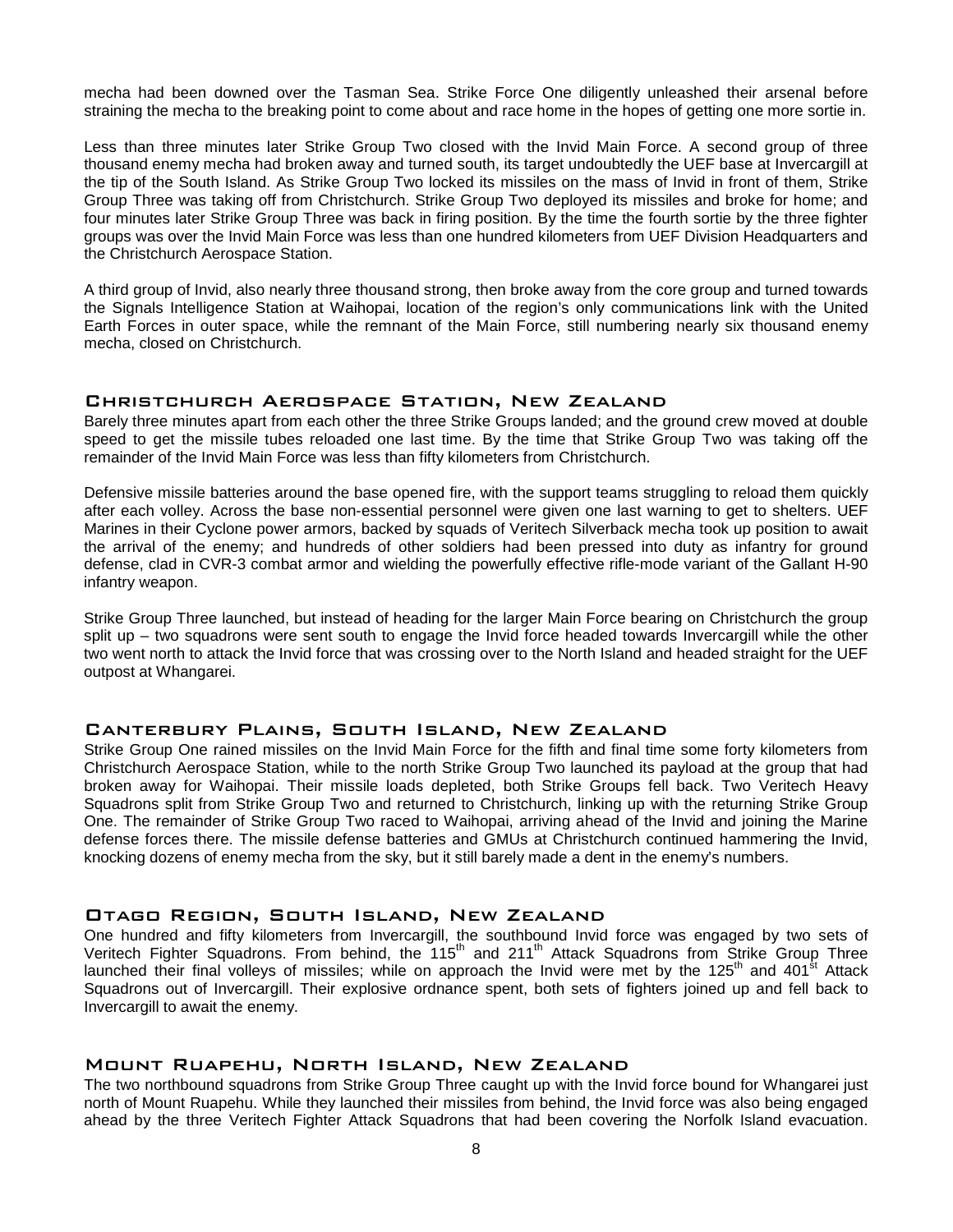Repaired and rearmed at the Tamaki Air Station near the Auckland ruins, these three squadrons also unloaded their missile tubes at the approaching horde. The five squadrons then linked up and fell back to Whangarei, where the UEF defenders had gathered to make their stand; Tamaki Air Station having been abandoned in favor of a concentrated defense at the more vital Whangarei location.

# Christchurch Aerospace Station, New Zealand

The Invid force was close enough for the defenders on the ground to pick out individual mecha. There was no more time to reload the missile batteries for another try. They had done their best and thinned the enemy ranks a little; now it was time for the support teams to run. Some headed for shelters while others picked up a rifle and joined one of the defensive infantry groups deployed across the grounds of the base. The four Heavy Veritech Fighter Squadrons split into separate Alpha Fighter and Beta Fighter mecha and changed to battloid mode, doubling their effectiveness for the coming battle. They joined the other Veritech Alpha Fighters in the sky, gun pods at the ready. The Combat Air Patrol made up of the Conbat Fighter Squadrons of the 777<sup>th</sup> Tactical Fighter Group joined in as the battle for Christchurch began.

Led by the powerful Enforcers, the Invid Fighter Scouts began dueling with the Veritech Fighters and Conbats in the sky while Shock Troopers began strafing the GMUs, Cyclone Marines and the base proper with their annihilation discs. From behind the Invid lines Mortar Scouts began lobbing plasma charges across the base while the mysterious Invid Recon Scouts continued to wage electronic warfare on the defenders. Though the base missile batteries had run dry, the anti-aircraft railguns were at the ready and filled the sky with their deadly projectiles; while across the tarmac the point defense laser turrets of the three GMUs lit up the airborne enemy. Meanwhile the close-combat Invid Troopers and Scouts had dropped from the sky and were now engaging the Marine Cyclone forces, Silverbacks and infantry defenders on the ground.

# Invercargill, South Island, New Zealand

The Invid force bearing down on the port of Invercargill had a surprise waiting for them. The 6<sup>th</sup> Marine Veritech Fighter Squadron out of Valhalla Base had reached the town minutes ahead of them. Joined by the two repaired and rearmed Alpha Fighters from the 21<sup>st</sup> Combined Squadron, the Veritechs unleashed one last airborne missile barrage on the attackers before falling back and joining the other four Veritech Attack Squadrons. The defensive missile batteries at the UEF outpost were depleted and now it was up to the base's anti-aircraft railguns, the Veritech Fighters and the handful of Marine Cyclone platoons and infantry defenders on the ground to hold off the attackers and keep the vital port from falling.

Small groups of airborne Invid Shock Troopers and Fighter Scouts, led by Enforcers, engaged the Veritechs; small being a relative term, as the Alpha Fighters found themselves outnumbered six to one in the skies. The remaining Shock Troopers and Fighter Scouts began strafing attacks on the UEF outpost and port, dodging railgun fire, while the Troopers and Scouts landed and engaged the Marine Cyclones and infantry.

# Waihopai Station, South Island, New Zealand

The Signals Intelligence and Communications Station at Waihopai was the second best defended UEF base in New Zealand, next to the main headquarters and aerospace station at Christchurch. While the station had a fraction of the Marine Cyclone platoons and infantry defenders that Christchurch did, Waihopai still had a large number of defensive missile emplacements and anti-aircraft railguns and, equally important, a GMU on station. The GMU, like its counterparts at Christchurch, had combined with Waihopai's missile defense batteries to take out nearly one fifth of the incoming Invid before the enemy had reached the station.

The mecha of the two Heavy Veritech Fighter Squadrons separated into their component Alpha and Beta Veritech Fighters and joined up with the four Veritech Attack Squadrons on station. They met the enemy in the air, gun pods blazing. The airborne Enforcers, Shock Troopers and Fighter Scouts divided their attention between combatting the Veritech Fighters and strafing the base while the Troopers and Scouts touched down to do battle with the defenders on the ground. Meanwhile, the GMU's point defense weapons and the base railguns combined to try and thin out the aerial attackers.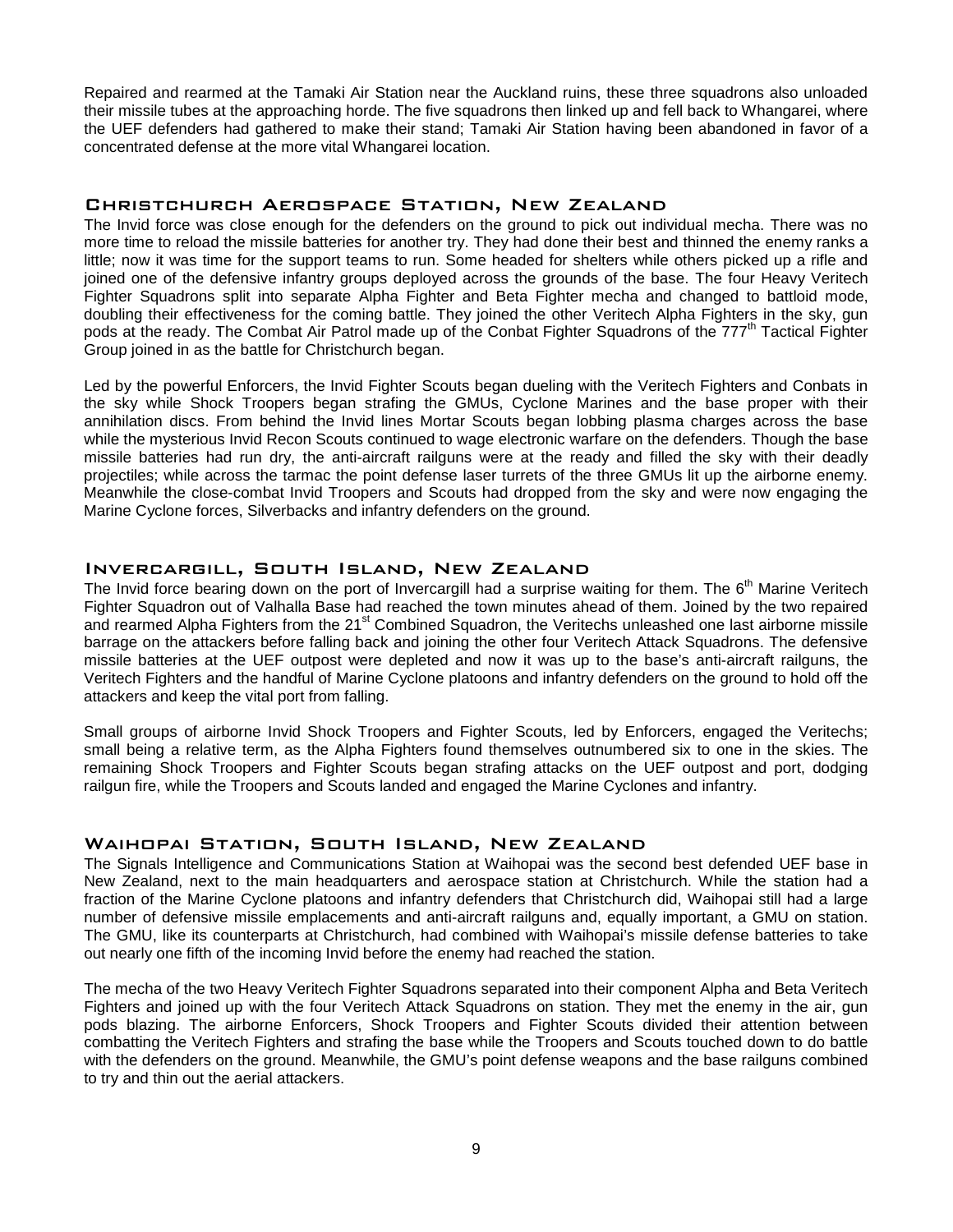# Whangarei, North Island, New Zealand

The city of Whangarei was both the major port on the North Island and the primary fuel production facility for New Zealand, taking advantage of nearby offshore petroleum reserves. That made the city doubly vital to the UEF in New Zealand, and its defenders would do their best against the overwhelming force approaching them.

Unfortunately, Whangarei did not have as many advantages as some of the other New Zealand bases. Its distance from the UEF main base in Christchurch meant it did not have as many resources to draw on for defense, as supply lines were stretched thin at this end of New Zealand. While the defensive missile batteries did their best, the Invid still greatly outnumbered the defenders when they reached the city. The anti-aircraft railguns and Veritech Alpha Fighter Squadrons engaged the airborne Invid, but the prospects were not good. Invid Enforcers, Shock Troopers and Fighter Scouts arrived in such numbers that they could not only handle the Alpha Fighters and attack the vital infrastructure of the port but could also strafe the Marine Cyclone and Silverback defenders on the ground. The Troopers and Scouts joined in, attacking the Cyclone and Silverback platoons as well as the infantry defenders.

# Christchurch Aerospace Station, New Zealand

The battle was brutal, but the Christchurch defenses were holding. After five minutes nearly a quarter of the enemy forces had been dealt with and though the infantry defenders had taken heavy casualties the rest of the Marine units were still standing strong. The Invid succeeded in penetrating the Division Headquarters, leading to sporadic battles with Marine and Security forces in the hangars, corridors and control areas of the base itself. The command center was breached, but Marines and Military Police were able to evacuate General Isaacs and most of his command staff. UEF defenses briefly fell into disarray when the command center was lost, but unit commanders picked up the slack and General Isaacs was safely escorted to one of the MTA Titan GMUs where he quickly established a new command center to coordinate the UEF defenses.

# Invercargill, South Island, New Zealand

At the bottom of the South Island things were not going so well. Unlike the headquarters and aerospace station at Christchurch, which had been built recently by the UEF combat engineers as secure, well-defended and predominantly underground facilities, the outpost at Invercargill had been set up in the existing town infrastructure, mainly around the harbor and port waterfront. Within minutes the outpost had been completely destroyed, including the defensive railguns and missile batteries. Likewise, the Invid ground forces had made short work of the infantry defenders and were now proceeding through the town itself, engaging the remaining Cyclone platoons in street-to-street fighting. Before their destruction the railguns had done a fair bit of damage to the airborne Invid, but the Alpha Fighters still found themselves greatly outnumbered. While half the airborne enemy continued to engage the Veritechs, the remainder was breaking away and heading back towards Christchurch to assist in the battle there. On the ground a similar number of Invid took flight as well, joining their airborne brethren on the way to Christchurch while the rest continued attacking the Cyclone forces in the streets of Invercargill.

# Waihopai Station, South Island, New Zealand

Like Invercargill, the UEF outpost at Waihopai had been established in an existing facility; in this case it had been rebuilt from an old United Earth Defense Force communications station that had been destroyed during the initial Invid invasion a decade earlier. Five minutes after the assault had begun much of the base had already been destroyed, including the vital communications link with the UEF outposts on the Moon, Mars and Jupiter. More than three quarters of the base's defensive railguns were still intact though, and were continuing to deal with airborne Invid alongside the Alpha Fighters and the GMU's point defense systems. On the ground, while the infantry forces had not been able to stand long against the Invid Troopers and Scouts the Cyclone and Silverback squads were still in the fight and holding their own.

# Whangarei, North Island, New Zealand

The defenses at Whangarei had held longer then they should have by right, but now the Invid forces had broken through in some key areas, damaging parts of the port and dealing heavy casualties to the UEF defenders on the ground. Half of the Cyclone and Silverback troops had been taken out, as had three quarters of the infantry. Invid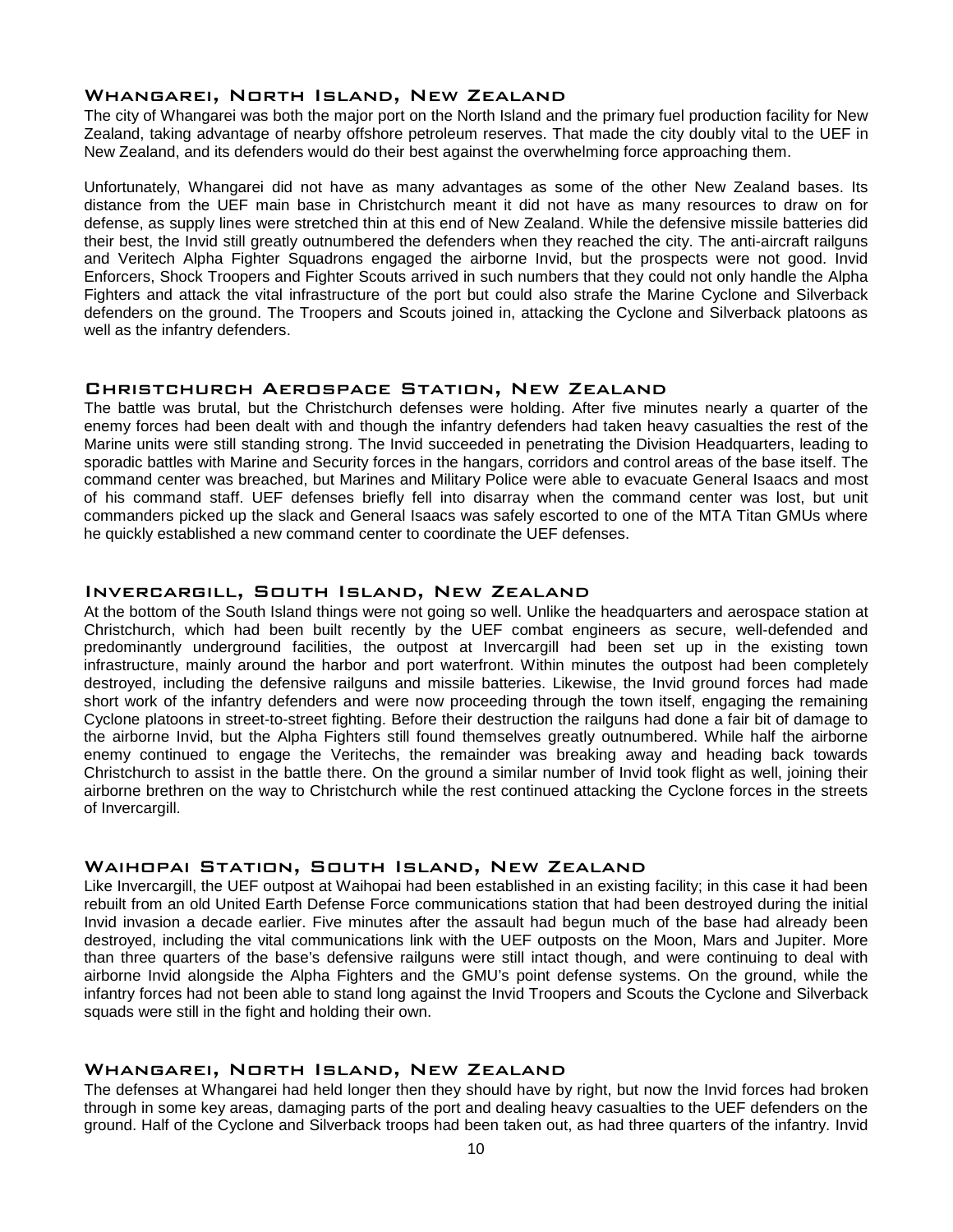losses were heaviest in the air, where the lethal combination of the railgun defenses and Veritech Fighters had thinned the enemy ranks. With the ground-based defenders falling back under the assault of the Troopers and Scouts, however, the railguns were exposed and were now a priority target for the strafing attacks of the airborne Invid.

# Christchurch Aerospace Station, New Zealand

With General Isaacs able to resume coordinating the defense, the United Earth Forces at Christchurch rallied. Heavy damage was being dealt to the surrounding infrastructure as the Invid continued their onslaught, but the defending mecha units were still intact and fighting to beat back the attackers. Two thirds of the base's railguns were still operational and between them, the hardy GMUs, and the Veritech Fighters, nearly ninety percent of the airborne Invid had been eliminated, greatly reducing the enemy's effectiveness.

# Invercargill, South Island, New Zealand

Heavily outnumbered, the Cyclone forces on the ground at Invercargill switched tactics and began hit-and-run attacks on groups of Invid while steadily falling back through the city. They hoped now to lure the Invid away from areas where civilians had taken shelter and keep them occupied. Word that Christchurch was holding buoyed their spirits, some even hopeful that if they held out long enough there would be reinforcements sent to help. In the air the Veritech Fighter squadrons continued to dance with their numerous opponents, but many of the Alphas had sustained heavy damage and would not be able to continue much longer.

#### Waihopai Station, South Island, New Zealand

There was now little left of the base itself, beyond a few burning buildings, but nearly half the railguns were still up and firing. Heavy losses had been inflicted on the Enforcers, Invid Shock Troopers and Fighter Scouts in the air but the enemy ground forces were still largely intact. The infantry defense had been scattered but the courageous Cyclone and Silverback troops were holding strong, as was the GMU. In the skies over Waihopai the Veritech Fighter squadrons continued to harass the remaining airborne Invid despite the heavy damage many of them had taken. Though the destruction of the base was a blow to its defenders, the forces at Waihopai were determined to make sure the Invid paid for that loss.

#### Whangarei, North Island, New Zealand

The military facilities at Whangarei had held longer than many would have expected, but the Invid pressed on and now only a handful of buildings remained intact, the few remaining Marines making their last stand in barely intact Cyclones and Silverbacks. Nearly half of the railguns were still functional and continued to rain fire on their aerial oppressors while the Alpha Fighters tried to help their desperate allies on the ground while dodging the staccato of white flame that fell on them from all sides, but it was a losing battle. The defenses on the ground cracked and the surviving Marines were scattered. Some tried to rally, but there was no hope against the wave of Invid that now poured all but unopposed across the outpost and surrounding town.

# Christchurch Aerospace Station, New Zealand

The relentless barrage from the railguns and the GMUs had combined with the aerial efforts of the Veritech Fighter squadrons to knock all but a handful of the Invid attackers from the sky. Seeking new targets from their mounted perches the gunners manning the defensive railguns turned their sights on the Invid Troopers and Scouts still on the ground and cut into them. Their ranks severely thinned, the Invid pulled back and attempted to regroup, making them easy targets. The Invid gathered together in the skies above the base, forming together in an uneven arrowhead shape, seemingly oblivious to the continuing losses they were sustaining from the ongoing weapons fire around them. Then on some unknown signal the Invid moved as one and began accelerating at full speed towards the defenders on the ground in a mad, final suicide dive. Many of the soldiers on the ground were veterans of the Invid War in deep space and had recognized what was about to come. As the Invid arrowhead sped down at them, the Marine defenders stood their ground and opened fire as the railguns and point defense lasers worked to erect a curtain of steel and fire between the Invid and their targets. Not a single enemy mecha made it to the ground intact, though the rain of fiery shrapnel and debris still took its toll, and the field of battle fell eerily silent for a moment before the sounds of fire and secondary explosions mixed with the cries of the wounded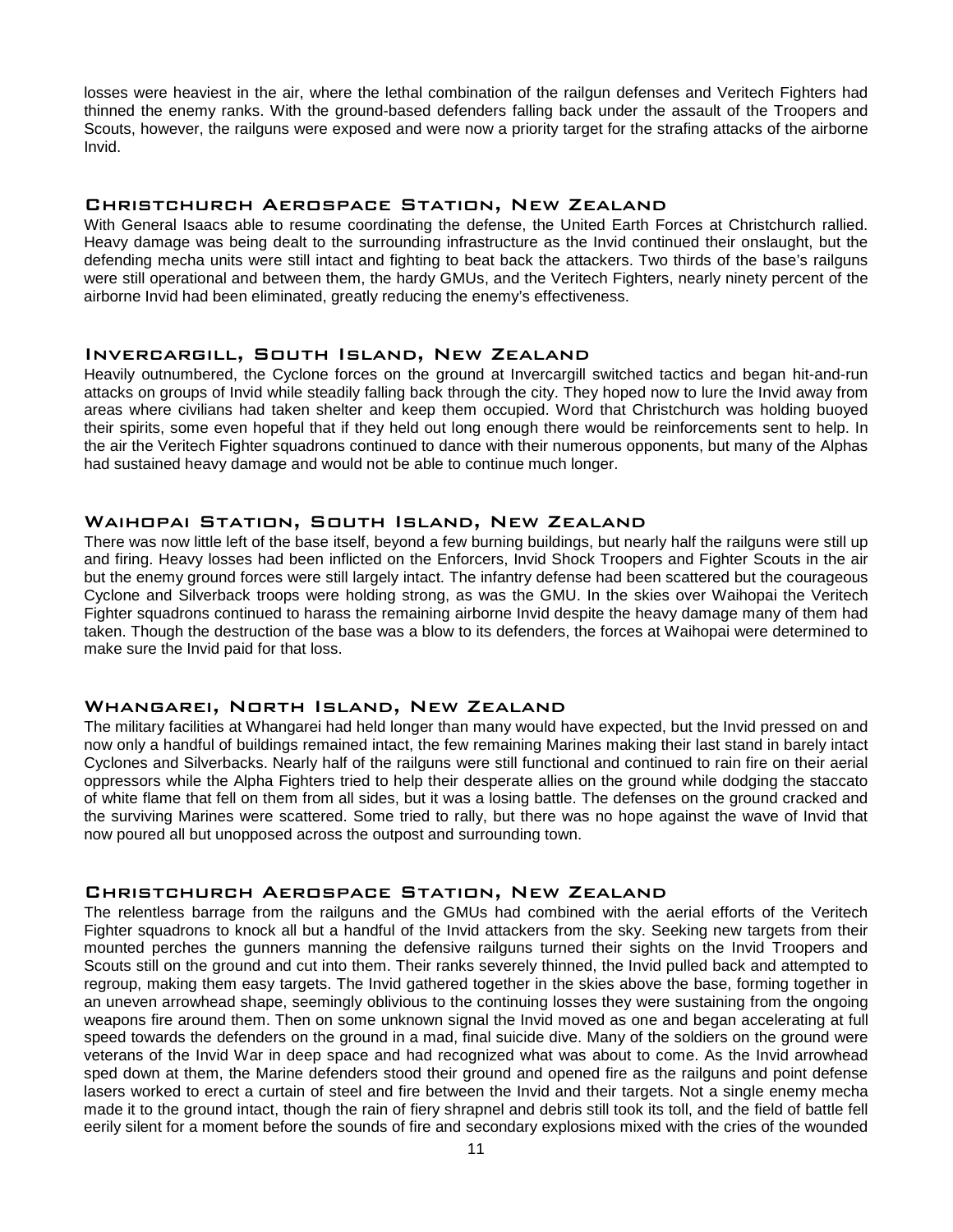and dying brought the defenders back to reality. It had been barely twenty minutes since the first Invid attacker had touched down at Christchurch.

#### Invercargill, South Island, New Zealand

On the ground, the Marines' tactics were working. The Invid were focused on them and not the town infrastructure, minimizing the collateral damage. In the skies, however, things had not gone so well. The Veritech Fighter squadrons had been broken, most of the mecha blown apart in the air or sent spiraling down to the ground by the endless onslaught. In one of the surviving Veritechs, Capt. Daniels watched as the once orderly formations of Alpha Fighters broke down around him. Most of the pilots had been young men and women born in the offworld colonies who had come back to free a homeworld they had only heard stories about. Losses during the Invid War meant that the ranks of the Expeditionary Forces in space were filled with many fresh faces that had seen few battles before coming to Earth. Daniels was the opposite, in his mid-thirties he was a veteran of the Second Robotech War and a former pilot with the Tactical Armored Space Corps. Surviving that war and the fall of the Earth to the Invid he had withdrawn from the life of a soldier and focused instead on survival, first for himself and then for the small band of fellow survivors who gathered around him. It was the Blackjacks that had brought him back into the fold; while he and his friends had hidden they had fought the Invid. When reinforcements arrived from space and the 21<sup>st</sup> needed pilots, Daniels became a soldier again... and he was not going to go down without a fight.

Daniels rallied the remaining pilots around him. There weren't even enough Veritechs left to qualify as a squadron, but they had a better shot at surviving as a unit. Hollywood was still on Daniels' wing, his Alpha Fighter somehow still in the air despite a direct hit from the twinned heat cannons of an Invid Enforcer. Invercargill was lost, but the Marines below had lured the Invid on the ground away from the town and those in the air were focused exclusively on the surviving Veritechs. That meant the Alpha Fighters did not have to be on the defensive anymore, and Daniels was determined to take back the initiative. Taking his cue from the Marines on the gorund, Daniels ordered the Veritechs to flip to jet mode and they took off at high speed. As Daniels had hoped, the Invid followed in pursuit, unwilling to allow their prey to escape.

# Waihopai Station, South Island, New Zealand

The battle still raged in and over the burning wreckage of the base at Waihopai. The Invid's numbers in the air had been thinned to the point where it was nearly a one-on-one battle with the Veritech Fighters, but the Veritechs still had the GMU and the surviving railgun emplacements on their side. A few minutes later the air threat was no more. Caught between the hardy Silverbacks and resilient Cyclone Marines on the ground and the Veritech Fighters in the air, the remaining Invid Troopers and Scouts were in a kill zone and the UEF were giving no quarter and taking no prisoners.

# Whangarei, North Island, New Zealand

The troops on the ground were dead and the last of the railguns silenced; only the Veritech Fighters in the air remained, less two squadrons that had fallen to the Invid. While the Invid in the air continued to try and eliminate the last of the United Earth Forces at Whangarei those on the ground, their mission complete, took to the skies and turned south, where other targets awaited. Major Jennifer "Jink" Kendrick and her team had been in the air almost continuously for nearly four hours, ever since they'd been dispatched to first defend and then help evacuate Norfolk Island. Now they were fighting for their lives. When the Invid on the ground flew off, Jink decided it was time to do the same. She ordered her squadron to break off and head south, hoping to get ahead of the Invid wave. The other two Alpha Fighter squadrons followed suit, and so did the Invid, who were determined to not let a single Veritech Fighter escape.

# Christchurch Aerospace Station, New Zealand

The fight at Christchurch was over, but the battle for New Zealand was not. Even now the reconnaissance and surveillance aircraft that had retreated over the Southern Ocean for safety were tracking the Invid forces from Invercargill and Whangarei that were converging on Christchurch. As medical teams dealt with the wounded, combat engineering teams were racing to get command and control systems back online. Support crews cut through damaged sections of the base to gain access to the munitions stores and improvised the necessary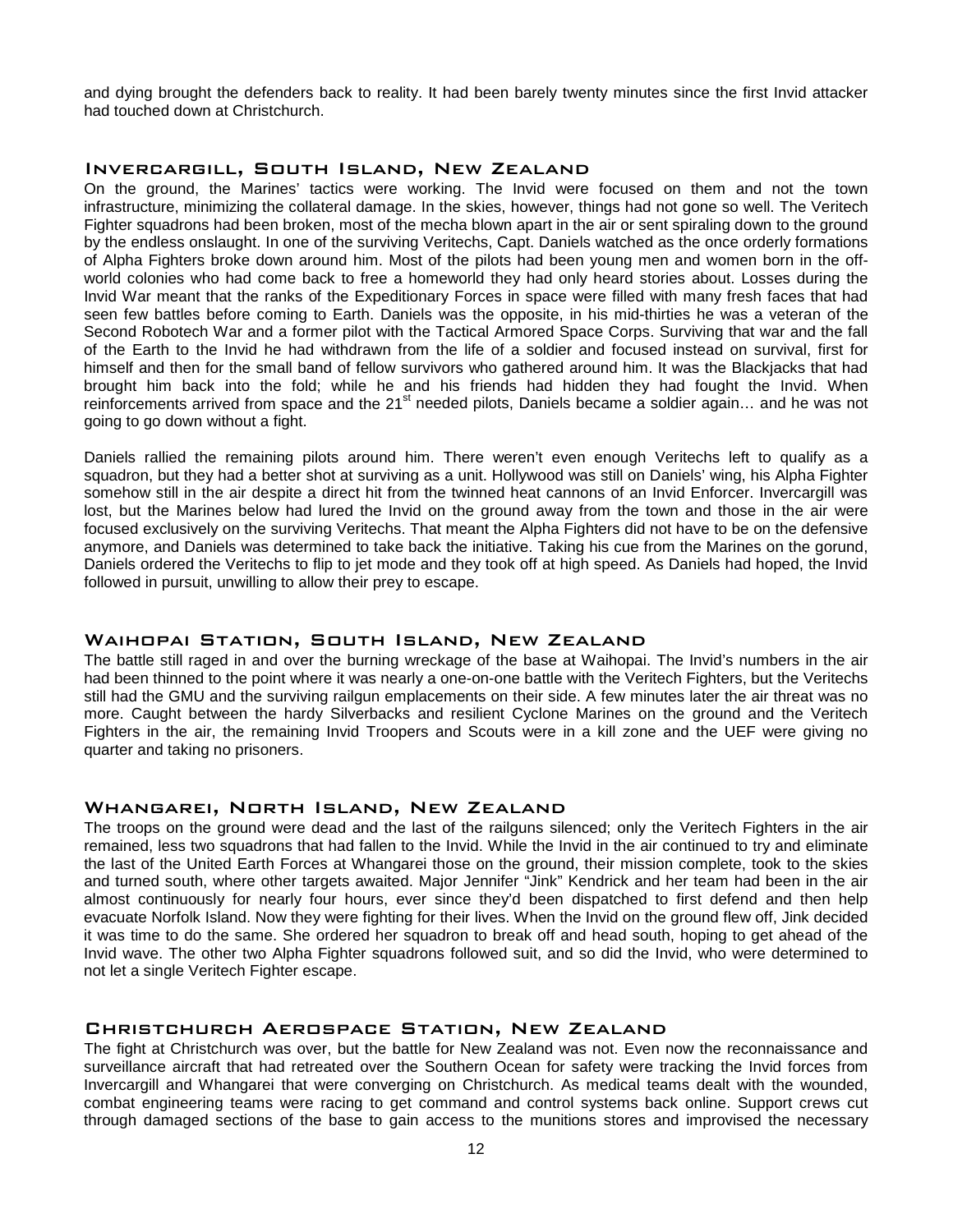equipment to start reloading the missile tubes on the Veritech Fighters. The surviving base defense missile launchers were also being reloaded, by hand where necessary, all in preparation for the next wave of Invid attackers. The Flying Angels of the 777<sup>th</sup> Fighter Group kept watch in the skies, landing in small groups to get their own ordnance replenished before taking off again.

# Southland Plains, South Island, New Zealand

Daniels took his makeshift squadron to the deck, clipping the treetops at just under the speed of sound. The Alpha Fighters could go faster, but they would quickly outdistance their pursuers and that was not what Daniels had in mind. Flying this low was dangerous but it was a skill Daniels had perfected years earlier skimming the wavetops of the Great Barrier Reef in his VF-8 Logan fighter and earning him his callsign, "Reefer". The other Veritechs followed his lead, despite the damage some of them had sustained. Hollywood proved his own skill, deftly keeping his own fighter in position despite its threats to break apart at any second. Reefer checked his instruments to confirm that the Invid were still behind them, and looked forward as the squadron's destination was coming into view. The peaks of the Garvie and Eyre Mountains loomed ahead, and the narrow valley between them was their target.

# Waihopai Station, South Island, New Zealand

Though now outnumbered and outgunned, the remaining Invid fought viciously and held out for longer than expected. When the fighting was finally over the wounded Marines were brought onboard the GMU, where a triage unit had been set up. It would have to do until transport could be arranged to a proper medical facility, assuming any still existed. Word had come that Christchurch Aerospace Station had withstood the siege, but also of the loss of Invercargill and Whangarei and the approach of the Invid forces from those two directions. With the base destroyed, there was no ordnance available at Waihopai anymore so the Alpha and Beta Fighters flew at top speed back to Christchurch to reload their missile launchers. Time was of the essence if they were to rearm and intercept the force approaching over the North Island.

# Manukau Harbor, North Island, New Zealand

The Invid were taking the direct route from the smoldering wreckage of Whangarei to Christchurch, heading back out over the Tasman Sea and bypassing any other apparent targets on the North Island. The Veritech Fighters could outpace the Invid horde, but they had no idea what the situation was on the South Island; interference from the Invid was preventing them from making contact with any other UEF outposts. Jink made the call – the Veritechs would do what they could to stall the Invid, buying time for Christchurch and the South Island. Staying in fighter mode, Jink led the three surviving squadrons from Whangarei in a series of snaking "S" pattern raids on the Invid formation. The Alphas would approach the enemy flank from the landward side, strafing what targets they could and possibly drawing off some of the Invid. Once out over the water they would swing around and approach the Invid flank from seaward, making another strafing run. They would repeat this pattern for as long as they could manage, hopefully slowing the enemy's progress.

# Canterbury Plains, South Island, New Zealand

The Invid force approaching Christchurch from Invercargill was nearly fifteen hundred strong, only a small fraction of what had set out from the Australian coast that morning but still a threat to the weakened UEF outpost. One hundred kilometers out from their target the alien horde came under fire from the resurgent Veritech Fighter Squadrons as volley after volley of missiles cut deep into the Invid ranks. The missiles did their job, dropping close to a third of the enemy mecha into the waters of the Canterbury Bight. As the Invid crossed back over land the rearmed GMUs and missile batteries at Christchurch unleashed their full arsenal. Back at Christchurch the exhausted ground crews raced to rearm the Veritech Fighters for one more sortie.

All told, the Invid numbers had been more than halved by the time they entered the range of the railguns. The Veritech Fighters, reloaded in the nick of time, emptied their missile racks in one final strike. The few dozen Invid that made it through the combined barrage were swiftly picked apart by the Marine defenders on the ground before they could inflict more than a negligible amount of damage to the nearly crippled base.